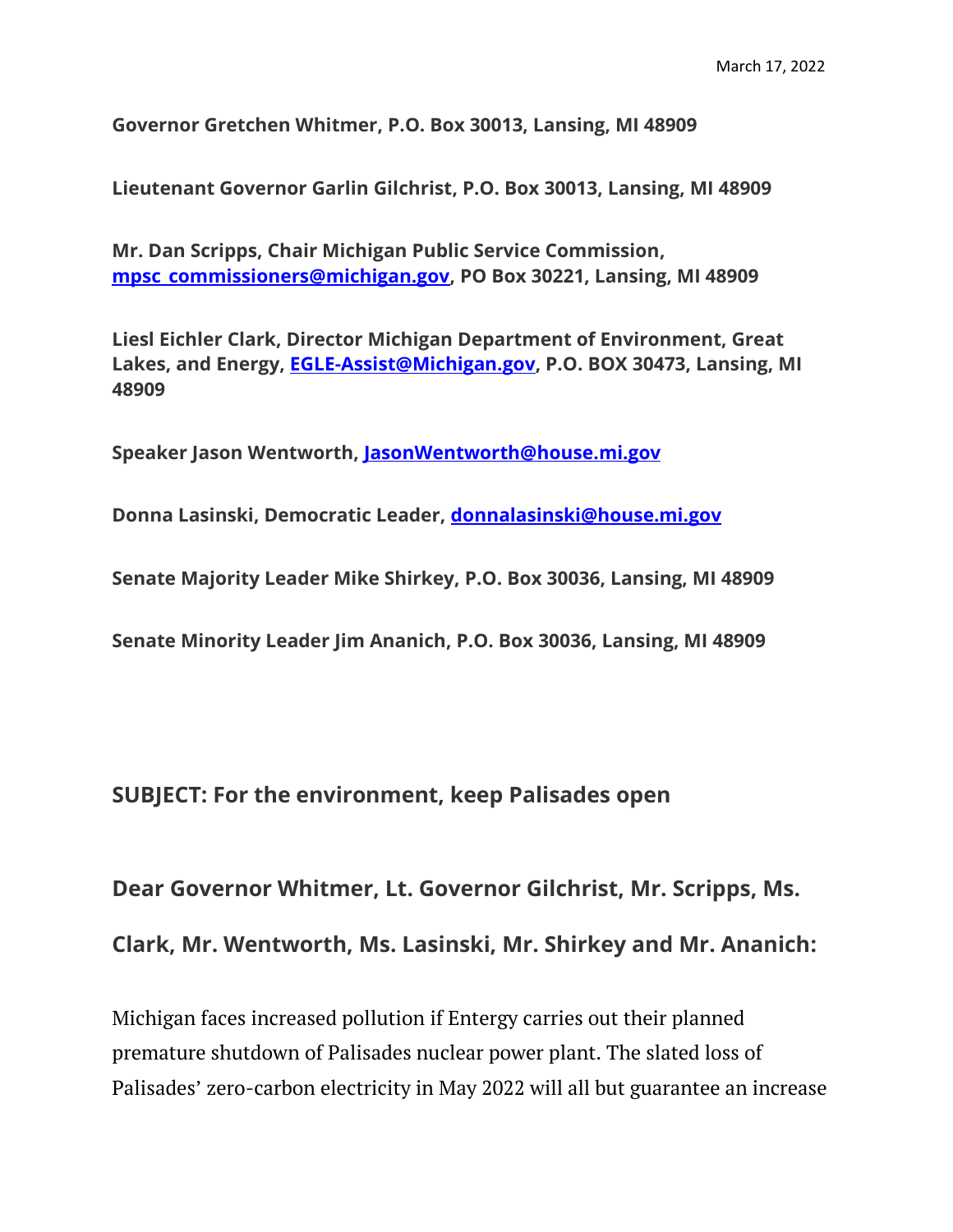in the use of natural gas, a carbon-emitting fossil fuel, when Michigan's goal is to achieve a 28 percent reduction below 1990 levels in greenhouse gas emissions by 2025 and a 50 percent reduction by 2030.

The Michigan and Ohio Local Section of the American Nuclear Society is part of a worldwide professional association that represents approximately 10,000 nuclear engineers, scientists, and technologists in the United States and abroad. Our members devote their careers to harnessing nuclear technology to save and improve lives, including generating vast quantities of reliable, clean CO2-free nuclear power. We urge Governor Whitmer and the state of Michigan to take a fresh look at the growing negative consequences that Palisades' closure will have for residents of Michigan.

We ask that you use your influence to persuade Entergy to continue operating the Palisades Nuclear Plant and Consumers Energy to buy the clean power from the Palisades plant.

Palisades provides 798 megawatts of zero-carbon baseload capacity ([About Palisades](https://www.entergy.com/palisadespower/about/)  [Nuclear Power Plant \(entergy.com\)\)](https://www.entergy.com/palisadespower/about/). Consumers Energy has purchased its power in the past. If the premature closure goes ahead, the proportion of firm and zerocarbon dispatchable electricity generated by Palisades will be replaced mostly by fossil fuels to shore up the grid. Wind and solar energy technologies are too land intensive, weather-dependent, and intermittent in their electricity production to be capable of filling the vacuum left by Palisades. Continued operation of Palisades will also help sustain grid reliability because of its baseload power that can be called upon any day or night**.**